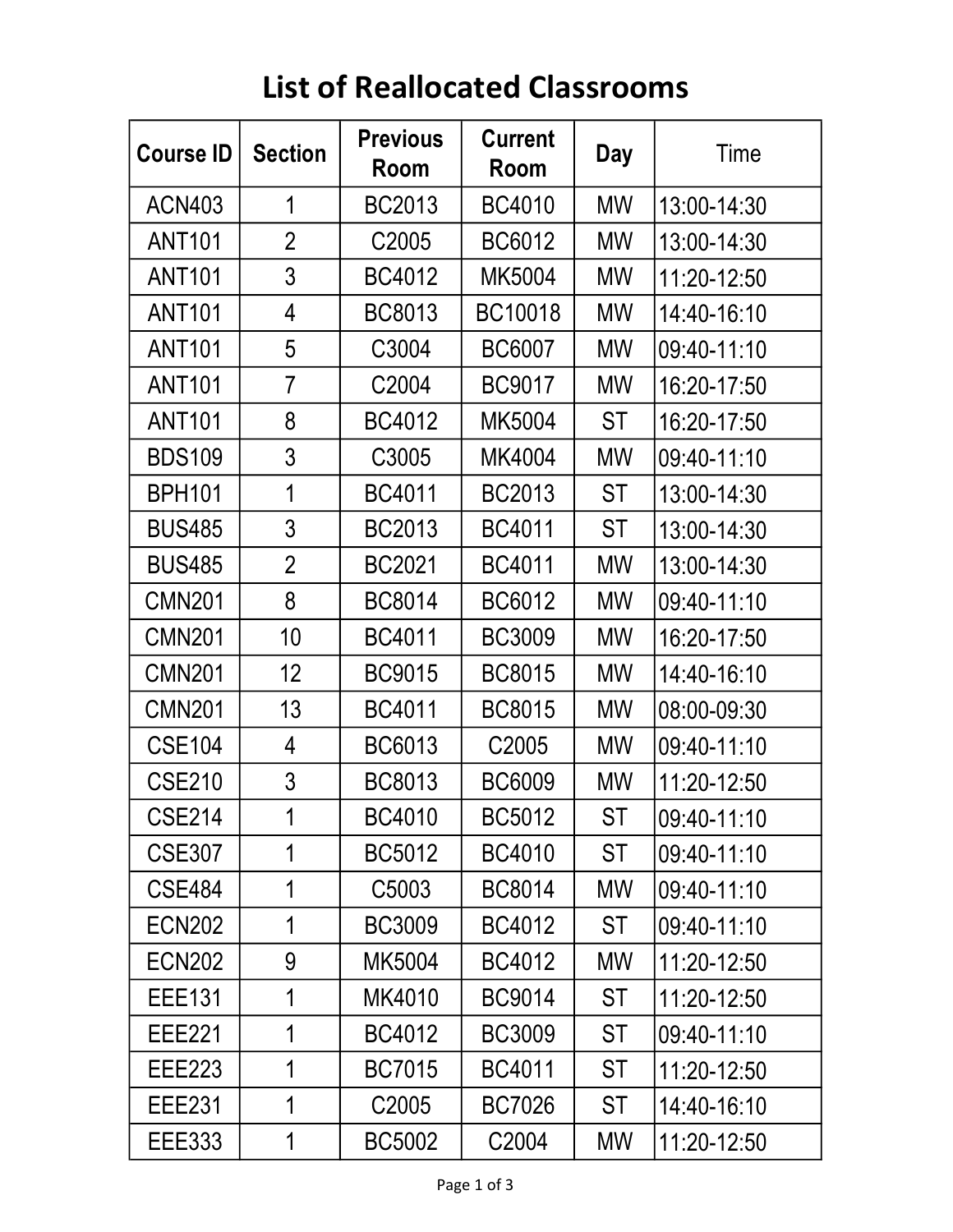| <b>Course ID</b> | <b>Section</b> | <b>Previous</b><br>Room | <b>Current</b><br>Room | <b>Day</b> | Time        |
|------------------|----------------|-------------------------|------------------------|------------|-------------|
| <b>EEE419</b>    | 1              | <b>BC9014</b>           | MK4010                 | <b>ST</b>  | 11:20-12:50 |
| <b>ELT203</b>    | 1              | <b>BC8014</b>           | BC9017                 | MW         | 08:00-09:30 |
| <b>ELT414</b>    | 1              | C <sub>2002</sub>       | MK5005                 | <b>ST</b>  | 11:20-12:50 |
| <b>ENV100</b>    | $\mathbf 1$    | BC8013                  | MK5004                 | ST         | 13:00-14:30 |
| <b>ENV101</b>    | $\overline{7}$ | C4005                   | MK5004                 | <b>MW</b>  | 09:40-11:10 |
| <b>ENV205</b>    | 1              | C5002                   | BC8013                 | <b>ST</b>  | 09:40-11:10 |
| <b>ENV330</b>    | 1              | MK4005                  | BC10014                | <b>MW</b>  | 16:20-17:50 |
| <b>ETE423</b>    | 1              | C <sub>2005</sub>       | <b>BC6009</b>          | <b>MW</b>  | 08:00-09:30 |
| <b>FRN101</b>    | 3              | C <sub>2004</sub>       | <b>BC8015</b>          | <b>ST</b>  | 08:00-09:30 |
| <b>FRN101</b>    | 1              | C <sub>2004</sub>       | BC10014                | MW         | 08:00-09:30 |
| <b>HEA101</b>    | 14             | MK4010                  | BC9017                 | <b>ST</b>  | 14:40-16:10 |
| <b>HEA101</b>    | 1              | C4004                   | <b>BC5002</b>          | <b>MW</b>  | 09:40-11:10 |
| <b>HRM370</b>    | $\overline{2}$ | MK5006                  | BC2021                 | <b>ST</b>  | 08:00-09:30 |
| <b>INB301</b>    | $\overline{2}$ | C <sub>2004</sub>       | BC3012                 | <b>ST</b>  | 09:40-11:10 |
| <b>INB403</b>    | $\overline{2}$ | <b>BC3010</b>           | BC4011                 | <b>MW</b>  | 11:20-12:50 |
| <b>MAT213</b>    | 1              | <b>BC6007</b>           | BC4012                 | <b>MW</b>  | 09:40-11:10 |
| <b>MAT230</b>    | $\overline{2}$ | <b>BC6009</b>           | BC8013                 | МW         | 11:20-12:50 |
| <b>MCB101</b>    | $\overline{2}$ | MK4004                  | MK4007                 | ST         | 09:40-11:10 |
| <b>MIS102</b>    | 1              | MK5005                  | <b>BC3010</b>          | <b>MW</b>  | 09:40-11:10 |
| <b>MIS455</b>    | 1              | BC4011                  | BC3010                 | <b>MW</b>  | 11:20-12:50 |
| MIS465           | 1              | C <sub>2005</sub>       | BC2021                 | <b>ST</b>  | 11:20-12:50 |
| <b>MKT340</b>    | $\overline{2}$ | C <sub>2005</sub>       | <b>BC2011</b>          | ST         | 16:20-17:50 |
| <b>MKT380</b>    | 1              | C3005                   | <b>BC3008</b>          | ST         | 16:20-17:50 |
| <b>PHY102</b>    | 4              | C <sub>2005</sub>       | BC6013                 | MW         | 09:40-11:10 |
| <b>PHY102</b>    | 5              | BC8013                  | MK4004                 | ST         | 09:40-11:10 |
| <b>PHY111</b>    | $\overline{2}$ | BC10014                 | BC5012                 | <b>MW</b>  | 16:20-17:50 |
| <b>PHY431</b>    | 1              | MK4006                  | <b>BC9015</b>          | <b>MW</b>  | 08:00-09:30 |
| SOC101           | 1              | BC4011                  | <b>BC7015</b>          | ST         | 11:20-12:50 |
| SOC101           | $\overline{2}$ | <b>BC4010</b>           | BC2013                 | MW         | 13:00-14:30 |